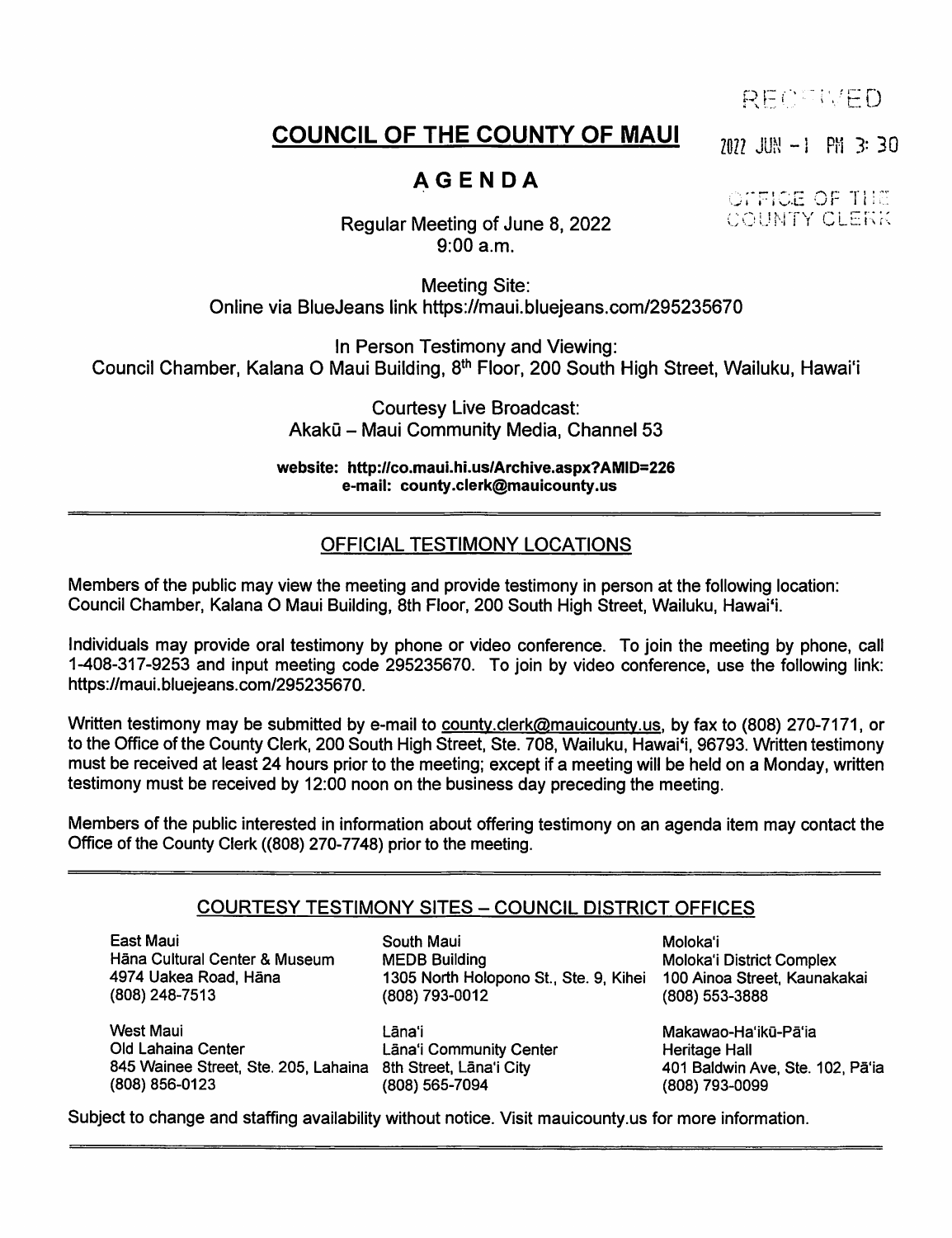## TESTIMONY PROCEDURES

Oral or written testimony on any agenda item will be accepted. Each testifier shall be allowed to speak for up to three minutes on each item. If approved by the presiding officer and announced prior to any oral testimony being taken, the testifier may be allowed one minute to conclude the testimony on the item. The time limits for testimony at a Council meeting may be modified, if the modification is initiated by the presiding officer and approved by a majority of the Council; provided that a modification would apply equally to all testifiers and all items. No further oral testimony by the testifier on the item shall be permitted. An individual's request to testify may be deemed withdrawn if the individual does not answer when called to testify.

Testifiers will be asked to disconnect from the video conference meeting once their testimony has concluded. Once the testimony period has closed, only the Councilmembers, staff, and designated resource persons will be connected to the video conference meeting. All other individuals will be disconnected. Individuals wanting to view the remainder of the meeting may do so on Akaku Channel 53 or at mauicounty.legistar.com. Individuals may be disconnected from the meeting for breaking decorum.

If the connection between any testifier and the video conference is lost, the meeting will still continue.

- A. ROLL CALL
- B. OPENING REMARKS: COUNCIL VICE-CHAIR KEANI RAWLINS-FERNANDEZ
- C. PLEDGE OF ALLEGIANCE
- D. TESTIMONY ON CEREMONIAL RESOLUTIONS
- E. CEREMONIAL RESOLUTIONS:

NO. 22-146 CONGRATULATING MANA'O RADIO IN HONOR OF ITS 20TH ANNIVERSARY"

- F. SET THE CONSENT CALENDAR
- G. PRESENTATION OF WRITTEN OR ORAL TESTIMONY
- H. MINUTES:

Regular Meeting of March 18, 2022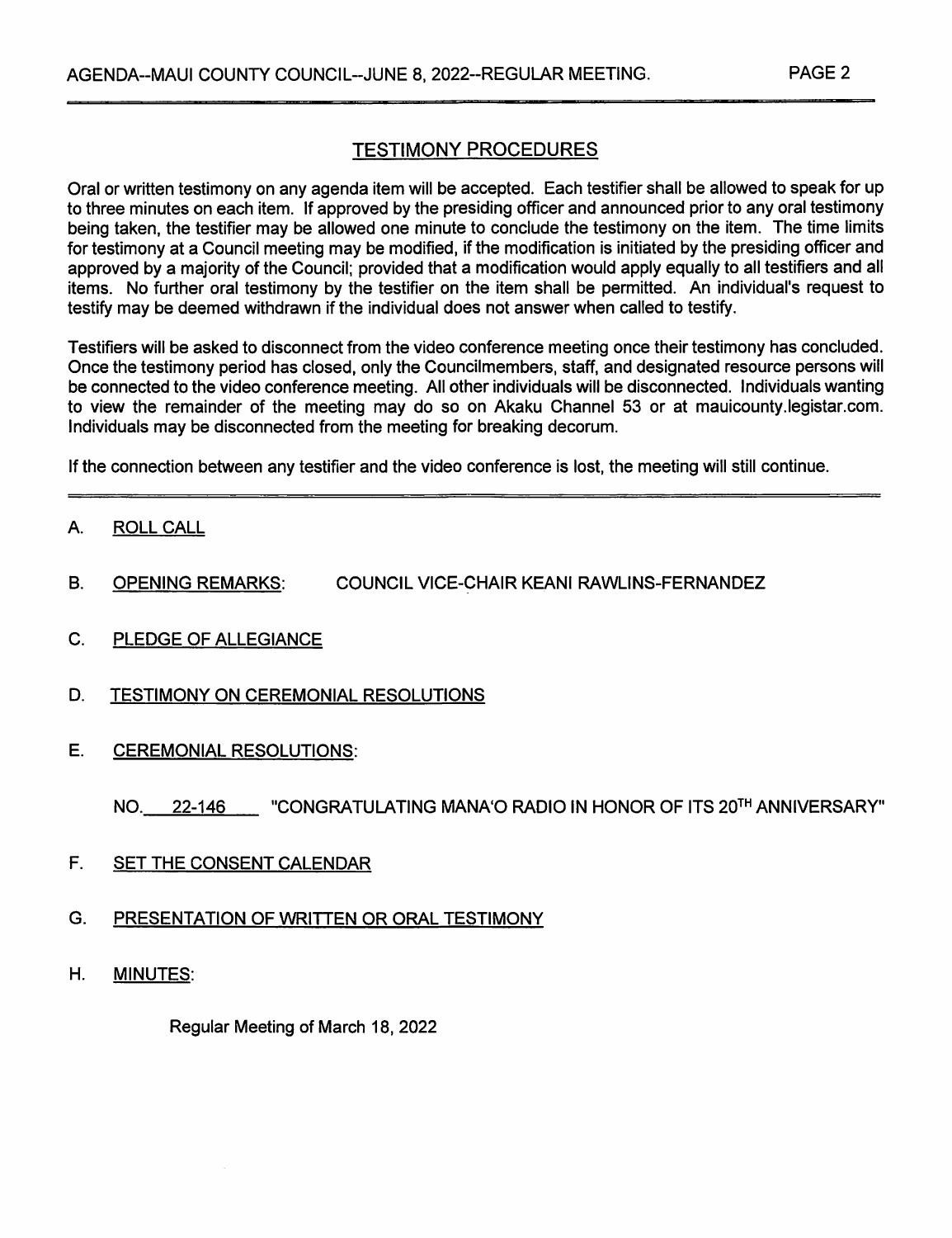#### $\mathbf{L}$ ACTION ON THE CONSENT CALENDAR

#### COUNTY COMMUNICATIONS:

- NO. 22-130 DIRECTOR OF WATER SUPPLY, relating to the review of Chapter 14.06A, Maui County Code, relating to water conservation and control of water usage during a water shortage.
- NO. 22-131 CHAIR, SALARY COMMISSION, relating to the salaries for the Director and Deputy Director of the Department of Agriculture.
- NO.\_\_22-132\_\_\_- <u>MAYOR</u>, informing of a vacancy on the Molokai Planning Commission due to the passing of Colette Machado.
- NO. 22-133 DIRECTOR OF FINANCE, informing of the acceptance of Sewerline Easement S-7, 412 Pualani Street, TMK: (2) 3-5-009:031 POR.
- NO. 22-134 DIRECTOR OF FINANCE, informing of the acceptance of Sewerline Easement S-2, 754 Front Street, TMK: (2) 4-6-009:008 POR.

#### J. COMMUNICATIONS:

- 1. COUNTY COMMUNICATIONS:
	- NO. 22-135 COUNCILMEMBER SUGIMURA, transmitting a proposed amendment to Bill 69, CD1, FD1 (2022), entitled "A BILL FOR AN ORDINANCE RELATING TO THE OPERATING BUDGET FOR THE COUNTY OF MAUI FOR THE FISCAL YEAR JULY 1,2022 TO JUNE 30, 2023".
	- NO. 22-136 COUNCILMEMBER SUGIMURA, transmitting a proposed amendment to Bill 71, CD1, FD1 (2022), entitled "A BILL FOR AN ORDINANCE AUTHORIZING THE ISSUANCE OF ONE HUNDRED FORTY-EIGHT MILLION ONE HUNDRED ElGHTY-SlX THOUSAND SEVEN HUNDRED NINETY-THREE DOLLARS (\$148,186,793) AGGREGATE PRINCIPAL AMOUNT OF GENERAL OBLIGATION BONDS OF THE COUNTY OF MAUI FOR THE PURPOSE OF PROVIDING FUNDS TO PAY ALL OR A PART OF THE COST OF APPROPRIATIONS FOR PUBLIC IMPROVEMENTS OF AND FOR THE COUNTY OF MAUI; FIXING THE FORM, DENOMINATIONS AND CERTAIN OTHER FEATURES OF SUCH BONDS AND PROVIDING FOR THEIR SALE; AUTHORIZING THE DIRECTOR OF FINANCE TO DETERMINE CERTAIN DETAILS OF THE BONDS; AUTHORIZING THE ISSUANCE AND SALE OF A LIKE PRINCIPAL AMOUNT OF GENERAL OBLIGATION BOND ANTICIPATION NOTES IN ANTICIPATION OF THE ISSUANCE AND SALE OF SUCH BONDS; AUTHORIZING THE ISSUANCE OF REFUNDING GENERAL OBLIGATION BONDS OF THE COUNTY; AND PROVIDING FOR OTHER ACTIONS RELATED TO THE ISSUANCE, SALE AND DELIVERY OF SAID BONDS".
	- NO.\_\_22-137\_\_\_\_-\_ DIRECTOR OF FINANCE, reporting on temporary transfers/loans from the General Fund and Department of Water Supply Revenue Fund to the General Obligation Bonds Series 2023 Fund as of April 30, 2022.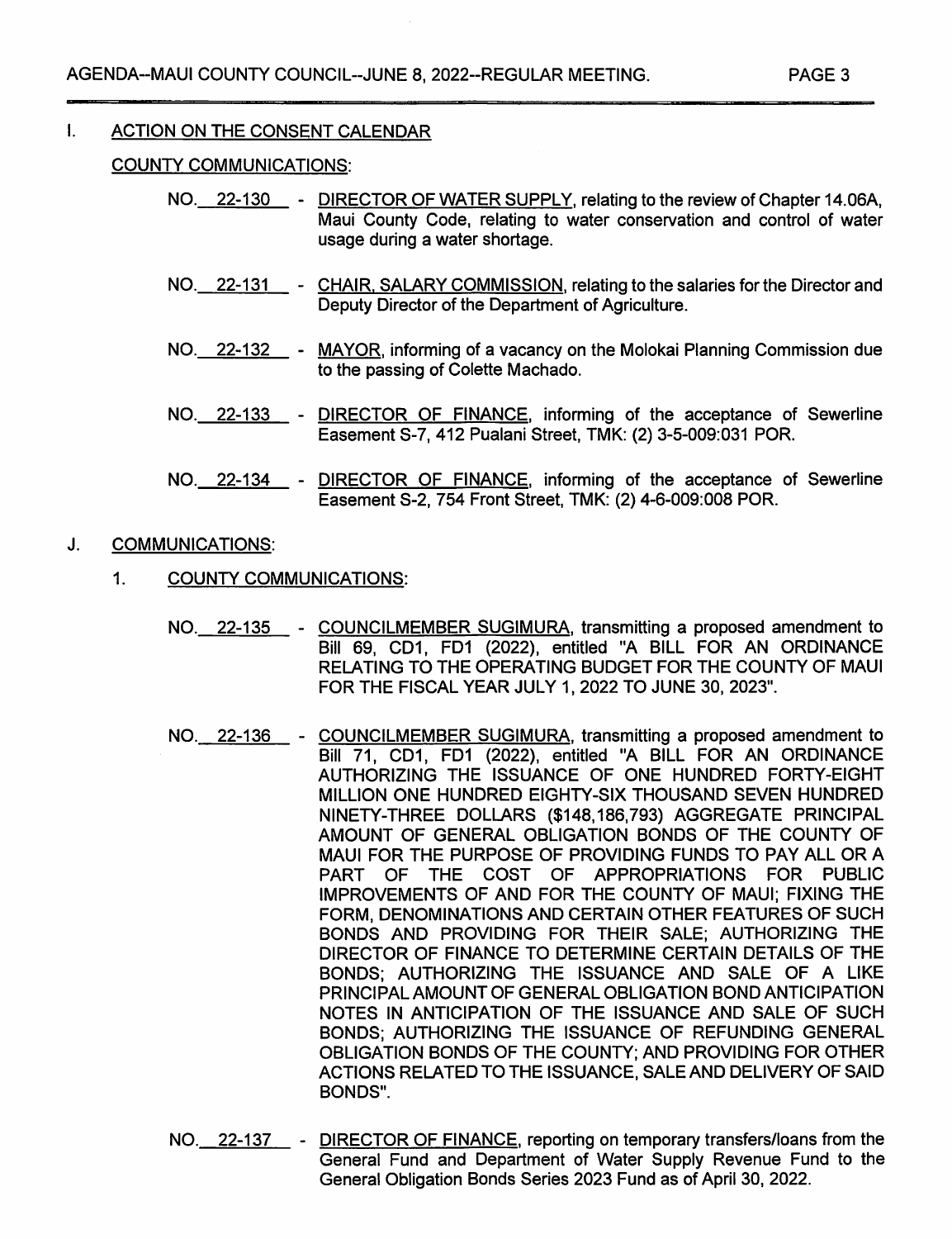#### K. COMMITTEE REPORTS:

#### NO. 22-43 CLIMATE ACTION, RESILIENCE. AND ENVIRONMENT COMMITTEE:

Recommending the following:

- FILING of communication relating to Amendment 2 to Contract C6706, 1. between the County of Maui and Fukumoto Engineering, Inc., for Ohukai Road Sidewalk Improvements; and
- FILING of communication relating to Contract C7456, between the 2. County of Maui and Bowers + Kubota Consulting, Inc., relating to South Kihei Road Pavement Rehabilitation.

#### NO. 22-44 CLIMATE ACTION. RESILIENCE. AND ENVIRONMENT COMMITTEE:

Recommending the following:

- FILING of communication relating to Grant G5442, between the County 1. of Maui and BioBamboo, Inc., dba Food Security, for the Maui Family Farmer Training Network for the Office of Economic Development, Ordinance 5217(2022);
- 2. **FILING** of communication relating to Grant G5551, between the County of Maui and Living Pono Project, for the Community Foods Project to Reduce Greenhouse Gas Emissions from Imported Food and Promote Resilience, Ordinance 5217 (2022); and
- FILING of communication relating to Grant G5556, between the County 3. of Maui and The Permaculture Group, Inc., for the Increase Biochar Production to Regenerate Maui County's Soil, Ordinance 5217 (2022),

#### NO. 22-45 INFRASTRUCTURE AND TRANSPORTATION COMMITTEE:

Recommending FIRST READING of Bill 74, CD1 (2022) to amend Section 10.48.040, Maui County Code, to prohibit parking on both sides of Uakea Road, beginning at Hau'oli Road through the southern end of Uakea Road in Hāna, Maui, Hawai'i.

### NO. 22-46 - INFRASTRUCTURE AND TRANSPORTATION COMMITTEE:

Recommending the following:

- 1. FIRST READING of Bill 100 (2022) to amend Chapter 2.98, Maui County Code, to: add a definition for "family"; amend the definition for "organization" to include a reference to a family; and list the information required to name a County park or facility after a family; and
- 2. FILING of communication.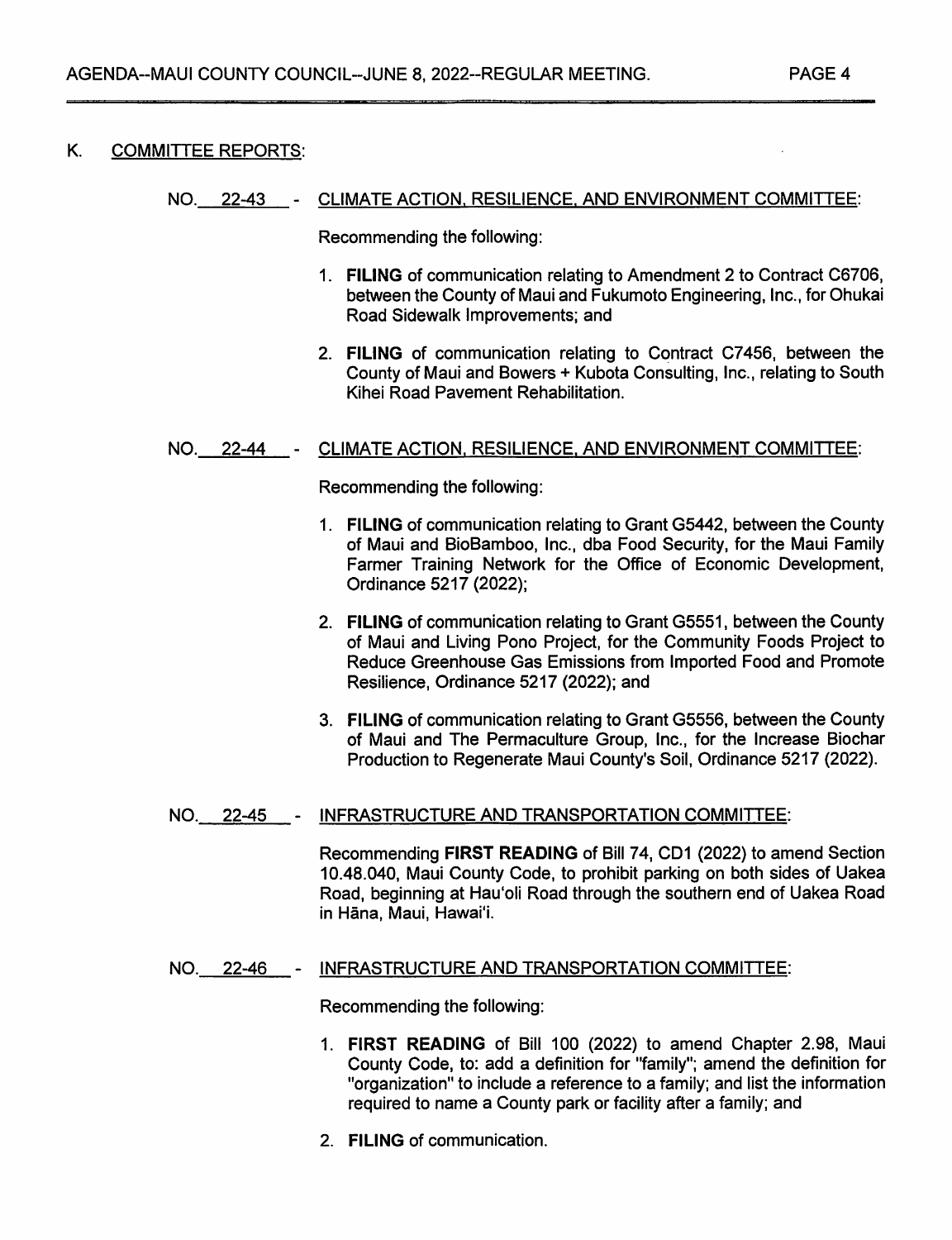#### L. RESOLUTIONS:

- NO. 22-147 "RELATING TO THE APPOINTMENT OF PATRICIA-HELEN KAHULUMEALANI LINDSEY MALUO-PEARSON TO THE MAUI COUNTY CULTURAL RESOURCES COMMISSION"
- NO. 22-148 "RELATING TO THE APPOINTMENT OF EDWARD JAMES RICKORD TO THE BOARD OF VARIANCES AND APPEALS FOR THE COUNTY OF MAUI"
- NO. 22-149 "REFERRING TO THE MAUI PLANNING COMMISSION PROPOSED BILLS TO AMEND THE KIHEI-MAKENA COMMUNITY PLAN LAND USE DESIGNATION TO MF MULTI-FAMILY AND OPEN SPACE AND CHANGE THE ZONING TO A-1 APARTMENT DISTRICT FOR REAL PROPERTY SITUATED AT KIHEI, MAUI, HAWAII, TAX MAP KEYS (2) 2-1-023:004, (2) 2-1-023:005, AND (2) 2-1-023:006 (WAILEA POINT VILLAGE)"

#### M. RESOLUTIONS - SECOND AND FINAL READING:

NONE.

- N. BILLS:
	- NO. 97 (2022) "A BILL FOR AN ORDINANCE AMENDING CHAPTERS 19.04 AND 19.08, MAUI COUNTY CODE, RELATING TO RESIDENTIAL DISTRICTS"
	- NO. 98 (2022) "A BILL FOR AN ORDINANCE AUTHORIZING THE MAYOR OF THE COUNTY OF MAUI TO ENTER INTO AN INTERGOVERNMENTAL AGREEMENT WITH THE OFFICE OF THE AUDITOR, STATE OF HAWAII, TO AUDIT THE SCHEDULE OF ALLOCATIONS OF THE EMPLOYEES' RETIREMENT SYSTEM OF THE STATE OF HAWAII TO MEET THE REPORTING REQUIREMENTS UNDER GOVERNMENTAL ACCOUNTING STANDARDS BOARD STATEMENT NUMBER 68"
	- NO. 99 (2022) "A BILL FOR AN ORDINANCE AMENDING CHAPTER 3.48, MAUI COUNTY CODE, RELATING TO REAL PROPERTY TAX EXEMPTION CLAIMS FOR COUNTY RESIDENTS"
	- NO. 101 (2022) "A BILL FOR AN ORDINANCE AMENDING SECTION 16.26B.105, MAUI COUNTY CODE, RELATING TO FENCE HEIGHTS FOR AXIS DEER CONTROL"
	- NO. 102 (2022) "A BILL FOR AN ORDINANCE AMENDING SECTION 3.48.305(B), MAUI COUNTY CODE, PROHIBITING PROPERTIES WITH TRANSIENT VACATION RENTALS FROM RECEIVING THE HOME EXEMPTION"
	- NO. 103 (2022) "A BILL FOR AN ORDINANCE AMENDING SECTION 2.96.060, MAUI COUNTY CODE, RELATING TO RESIDENTIAL WORKFORCE HOUSING DEED RESTRICTIONS AND RESALE"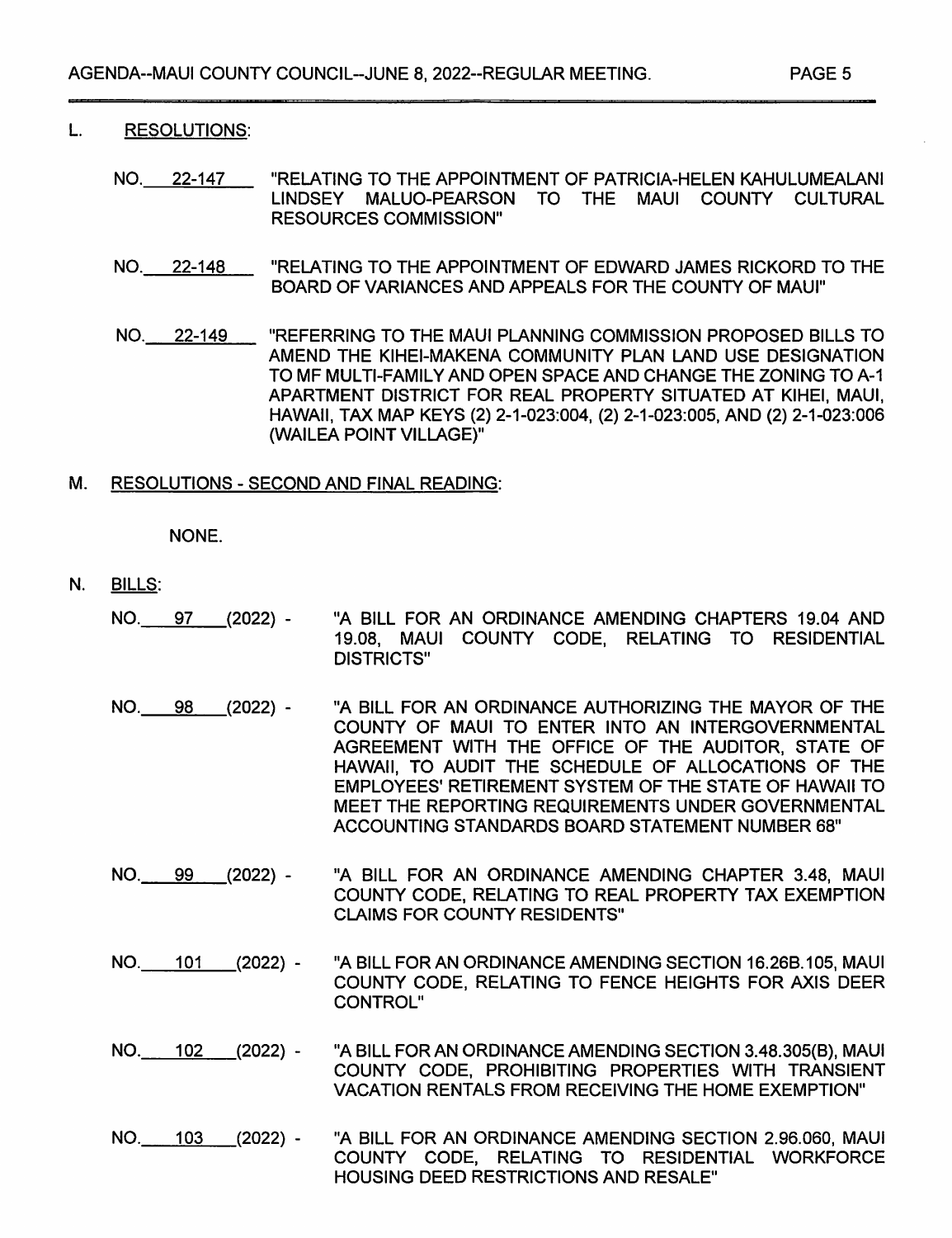$\ddot{\phantom{a}}$ 

|    | N. BILLS (continued):                    |  |                  |                                                                                                                                                                                                                                                                                                                                                                                                                                                                                                                                                                                                                                                                                                                                                                                                                                                                                                                                                                                                                 |
|----|------------------------------------------|--|------------------|-----------------------------------------------------------------------------------------------------------------------------------------------------------------------------------------------------------------------------------------------------------------------------------------------------------------------------------------------------------------------------------------------------------------------------------------------------------------------------------------------------------------------------------------------------------------------------------------------------------------------------------------------------------------------------------------------------------------------------------------------------------------------------------------------------------------------------------------------------------------------------------------------------------------------------------------------------------------------------------------------------------------|
|    |                                          |  |                  | "A BILL FOR AN ORDINANCE AMENDING SECTION 14.04.060, MAUI<br>COUNTY CODE, RELATING TO NOTICE TO PROPERTY OWNERS<br>AND LESSEES WHEN AN ACCOUNT IS IN ARREARS"                                                                                                                                                                                                                                                                                                                                                                                                                                                                                                                                                                                                                                                                                                                                                                                                                                                   |
|    |                                          |  | NO. 105 (2022) - | "A BILL FOR AN ORDINANCE AMENDING CHAPTER 2.12 AND<br>TITLE 22, MAUI COUNTY CODE, TO ESTABLISH POLICIES RELATED<br>TO THE DEPARTMENT OF AGRICULTURE"                                                                                                                                                                                                                                                                                                                                                                                                                                                                                                                                                                                                                                                                                                                                                                                                                                                            |
|    | NO. 106                                  |  | (2022)-          | "A BILL FOR AN ORDINANCE AMENDING CHAPTER 19.36B, MAUI<br>COUNTY CODE, RELATING TO OFF-STREET PARKING AND<br>LOADING"                                                                                                                                                                                                                                                                                                                                                                                                                                                                                                                                                                                                                                                                                                                                                                                                                                                                                           |
| O. | <b>BILLS - SECOND AND FINAL READING:</b> |  |                  |                                                                                                                                                                                                                                                                                                                                                                                                                                                                                                                                                                                                                                                                                                                                                                                                                                                                                                                                                                                                                 |
|    |                                          |  |                  | NO. 69, CD1, FD1 (2022) - "A BILL FOR AN ORDINANCE RELATING TO THE OPERATING<br>BUDGET FOR THE COUNTY OF MAUI FOR THE FISCAL YEAR<br>JULY 1, 2022 TO JUNE 30, 2023"                                                                                                                                                                                                                                                                                                                                                                                                                                                                                                                                                                                                                                                                                                                                                                                                                                             |
|    |                                          |  |                  | NO. 70, CD1, FD1 (2022) - "A BILL FOR AN ORDINANCE RELATING TO THE CAPITAL<br>PROGRAM FOR THE FISCAL YEAR ENDING JUNE 30, 2023"                                                                                                                                                                                                                                                                                                                                                                                                                                                                                                                                                                                                                                                                                                                                                                                                                                                                                 |
|    |                                          |  |                  | NO. 71, CD1, FD1 (2022) - "A BILL FOR AN ORDINANCE AUTHORIZING THE ISSUANCE OF<br>ONE HUNDRED FORTY-EIGHT MILLION ONE HUNDRED EIGHTY-<br>SIX THOUSAND SEVEN HUNDRED NINETY-THREE DOLLARS<br>(\$148,186,793) AGGREGATE PRINCIPAL AMOUNT OF GENERAL<br>OBLIGATION BONDS OF THE COUNTY OF MAUI FOR THE<br>PURPOSE OF PROVIDING FUNDS TO PAY ALL OR A PART OF<br>THE COST OF APPROPRIATIONS FOR PUBLIC IMPROVEMENTS<br>OF AND FOR THE COUNTY OF MAUI; FIXING THE FORM,<br>DENOMINATIONS AND CERTAIN OTHER FEATURES OF SUCH<br>BONDS AND PROVIDING FOR THEIR SALE; AUTHORIZING THE<br>DIRECTOR OF FINANCE TO DETERMINE CERTAIN DETAILS OF<br>THE BONDS; AUTHORIZING THE ISSUANCE AND SALE OF A LIKE<br>PRINCIPAL AMOUNT OF GENERAL OBLIGATION BOND<br>ANTICIPATION NOTES IN ANTICIPATION OF THE ISSUANCE AND<br>SALE OF SUCH BONDS; AUTHORIZING THE ISSUANCE OF<br>REFUNDING GENERAL OBLIGATION BONDS OF THE COUNTY;<br>AND PROVIDING FOR OTHER ACTIONS RELATED TO THE<br>ISSUANCE, SALE AND DELIVERY OF SAID BONDS" |
|    | NO. 72                                   |  |                  | (2022) - "A BILL FOR AN ORDINANCE DETERMINING THAT PART OF THE<br>PROCEEDS OF GENERAL OBLIGATION BONDS OF THE COUNTY<br>OF MAUI HERETOFORE ISSUED IS IN EXCESS OF THE AMOUNTS<br>REQUIRED FOR THE PURPOSES FOR WHICH SUCH BONDS<br>WERE INITIALLY ISSUED, OR MAY OR SHOULD NOT BE APPLIED<br>TO THOSE PURPOSES, AND DIRECTING SUCH PROCEEDS TO                                                                                                                                                                                                                                                                                                                                                                                                                                                                                                                                                                                                                                                                  |

OF THE COUNTY OF MAUI"

OTHER PUBLIC IMPROVEMENTS OR AUTHORIZED PURPOSES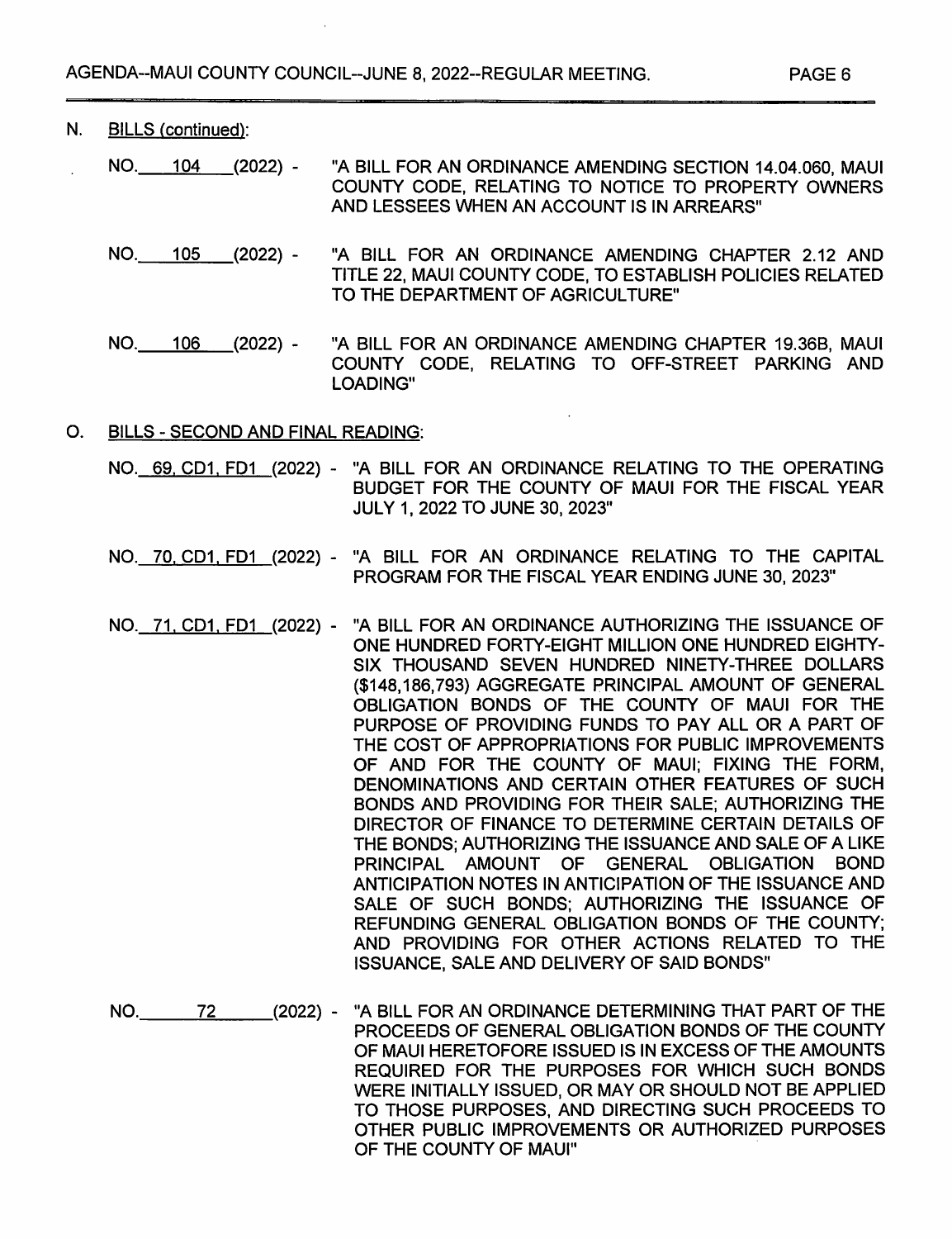### O. BILLS - SECOND AND FINAL READING (continued):

- NO. 73, CD1 (2022) "A BILL FOR AN ORDINANCE AUTHORIZING THE MAYOR OF THE COUNTY OF MAUI TO ENTER INTO AN INTERGOVERNMENTAL AGREEMENT FOR A LOAN FROM THE STATE OF HAWAII'S WATER POLLUTION CONTROL REVOLVING FUND FOR VARIOUS WASTEWATER PROJECTS, FISCAL YEAR 2023 BUDGET ORDINANCE"
- (2022) "A BILL FOR AN ORDINANCE AMENDING SECTION 2.44.015, MAUI COUNTY CODE, RELATING TO SALARIES OF DEPUTIES CORPORATION COUNSEL AND DEPUTIES PROSECUTING ATTORNEY" NO. 89
- (2022) "A BILL FOR AN ORDINANCE AMENDING SECTION 2.08.060. MAUI COUNTY CODE, RELATING TO THE PAY RANGE FOR LEGISLATIVE ATTORNEYS IN THE OFFICE OF COUNCIL SERVICES" NO. 90
- (2022) 'A BILL FOR AN ORDINANCE AMENDING THE FISCAL YEAR 2022 BUDGET FOR THE COUNTY OF MAUI AS IT PERTAINS TO OFFICE OF THE MAYOR, ECONOMIC DEVELOPMENT PROGRAM (MAUI FOOD HUB)" NO. 94
- (2022) "A BILL FOR AN ORDINANCE AMENDING THE FISCAL YEAR 2022 BUDGET FOR THE COUNTY OF MAUI AS IT PERTAINS TO APPENDIX D - CONDITIONAL LANGUAGE, OFFICE OF THE NO. 95 MAYOR, ECONOMIC DEVELOPMENT PROGRAM (MAUI FOOD HUB)"
- (2022) 'A BILL FOR AN ORDINANCE AMENDING THE FISCAL YEAR 2022 BUDGET FOR THE COUNTY OF MAUI AS IT PERTAINS TO ESTIMATED REVENUES; TOTAL OPERATING APPROPRIATIONS; (OPERATING AND CAPITAL IMPROVEMENT PROJECTS)" NO. 96
- P. UNFINISHED BUSINESS:

NONE.